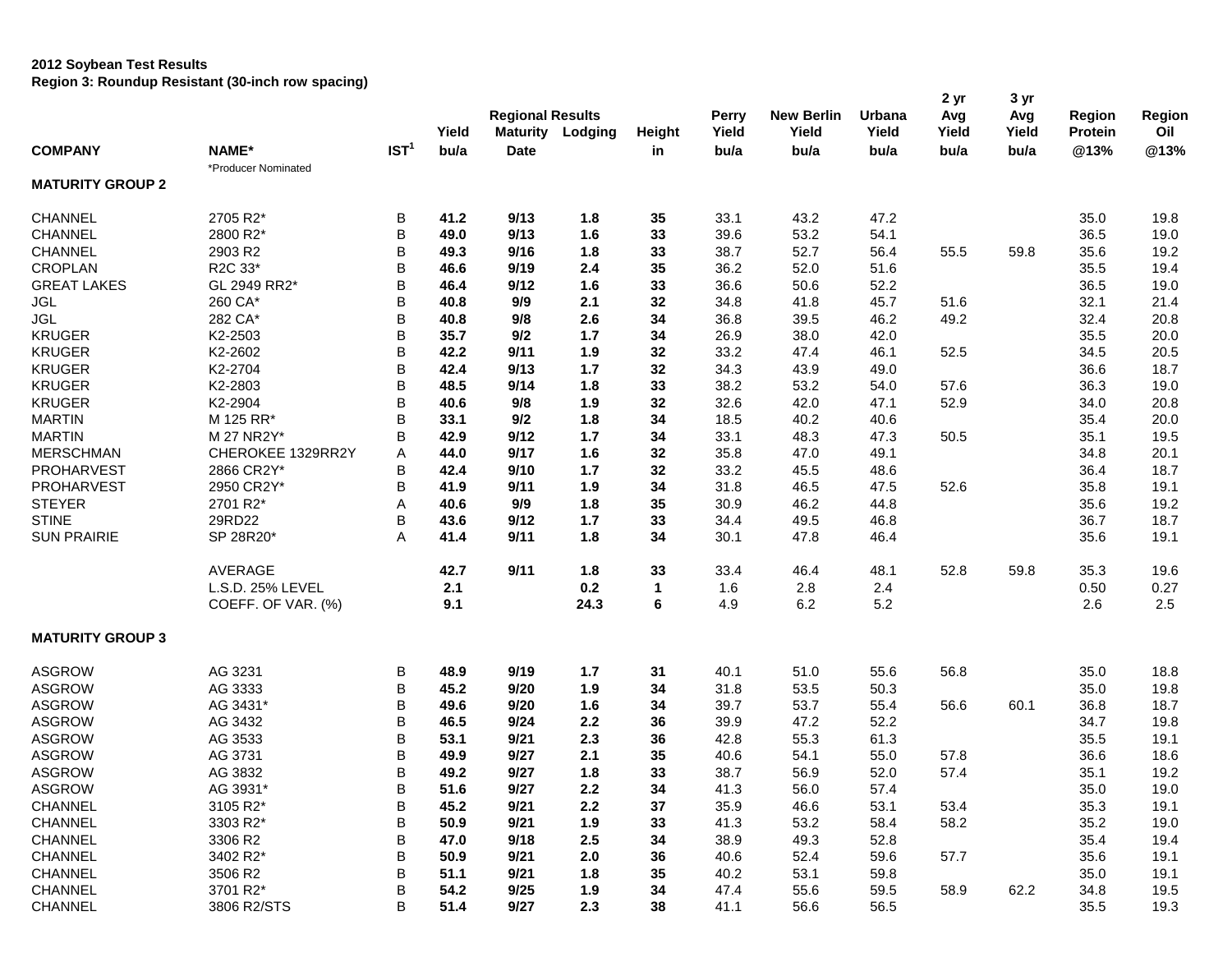|                    |                     |                  |       | <b>Regional Results</b> |         |        | Perry | <b>New Berlin</b> | Urbana | 2 yr<br>Avg | 3 yr<br>Avg | <b>Region</b>  | Region      |
|--------------------|---------------------|------------------|-------|-------------------------|---------|--------|-------|-------------------|--------|-------------|-------------|----------------|-------------|
|                    |                     |                  | Yield | <b>Maturity</b>         | Lodging | Height | Yield | Yield             | Yield  | Yield       | Yield       | <b>Protein</b> | Oil<br>@13% |
| <b>COMPANY</b>     | NAME*               | IST <sup>1</sup> | bu/a  | <b>Date</b>             |         | in     | bu/a  | bu/a              | bu/a   | bu/a        | bu/a        | @13%           |             |
|                    | *Producer Nominated |                  |       |                         |         |        |       |                   |        |             |             |                |             |
| <b>CROPLAN</b>     | R2C 3551*           | B                | 50.9  | 9/24                    | 2.1     | 34     | 39.5  | 55.1              | 58.3   |             |             | 35.6           | 19.0        |
| <b>CROPLAN</b>     | R2C 3780*           | В                | 50.6  | 9/28                    | 2.2     | 35     | 43.6  | 52.7              | 55.6   |             |             | 35.6           | 19.3        |
| <b>CROPLAN</b>     | R2C 3822*           | В                | 52.1  | 9/25                    | 2.3     | 35     | 42.4  | 52.9              | 61.0   |             |             | 34.1           | 20.0        |
| <b>DAIRYLAND</b>   | DSR-3232 R2Y*       | В                | 46.5  | 9/20                    | 1.9     | 36     | 34.9  | 49.1              | 55.4   |             |             | 35.6           | 19.1        |
| <b>DAIRYLAND</b>   | DSR-3703 R2Y*       | В                | 49.8  | 10/1                    | 2.9     | 35     | 42.2  | 54.0              | 53.1   |             |             | 34.9           | 19.7        |
| DAIRYLAND          | DSR-3980 R2Y*       | В                | 50.7  | 9/29                    | 2.5     | 37     | 45.0  | 52.6              | 54.3   |             |             | 36.5           | 18.5        |
| DYNA-GRO           | 32RY39              | Α                | 48.9  | 9/27                    | 2.2     | 38     | 40.2  | 52.3              | 54.0   | 56.6        |             | 35.6           | 19.2        |
| DYNA-GRO           | 34RY36              | Α                | 49.3  | 9/21                    | 2.1     | 36     | 40.3  | 53.7              | 53.9   | 56.9        |             | 36.3           | 18.9        |
| DYNA-GRO           | 36RY38              | Α                | 51.5  | 9/28                    | 2.3     | 34     | 43.7  | 53.9              | 56.7   | 59.2        |             | 35.8           | 19.0        |
| DYNA-GRO           | 37RY33              | Α                | 47.9  | 9/20                    | $1.7$   | 36     | 37.5  | 52.4              | 53.7   | 56.5        |             | 35.3           | 19.2        |
| DYNA-GRO           | S 35RY83            | Α                | 46.0  | 9/20                    | 1.9     | 36     | 39.8  | 49.0              | 49.1   |             |             | 34.4           | 19.5        |
| <b>FS HISOY</b>    | HS 31A02*           | В                | 50.1  | 9/19                    | 1.9     | 33     | 39.4  | 54.8              | 56.2   |             |             | 35.3           | 19.4        |
| <b>FS HISOY</b>    | HS 33A02*           | В                | 48.1  | 9/21                    | 1.8     | 36     | 41.6  | 52.2              | 50.6   | 56.3        | 60.7        | 35.3           | 19.3        |
| <b>FS HISOY</b>    | <b>HS 33A22</b>     | В                | 46.3  | 9/17                    | 2.6     | 35     | 36.0  | 49.8              | 53.2   |             |             | 35.2           | 19.5        |
| <b>FS HISOY</b>    | HS 34A12*           | В                | 52.4  | 9/20                    | 2.1     | 36     | 40.9  | 56.7              | 59.5   | 57.1        |             | 35.2           | 19.3        |
| <b>FS HISOY</b>    | <b>HS 34A22</b>     | В                | 48.9  | 9/18                    | $1.7$   | 34     | 37.3  | 54.8              | 54.8   |             |             | 36.5           | 18.8        |
| <b>FS HISOY</b>    | <b>HS 35A22</b>     | В                | 47.3  | 9/22                    | 2.1     | 34     | 38.0  | 52.8              | 51.2   |             |             | 35.3           | 19.3        |
| <b>FS HISOY</b>    | <b>HS 36A12</b>     | В                | 50.3  | 9/24                    | 2.1     | 34     | 40.4  | 54.4              | 56.0   | 57.2        |             | 36.0           | 18.9        |
| <b>FS HISOY</b>    | <b>HS 37A22</b>     | B                | 50.1  | 9/27                    | 2.1     | 36     | 44.1  | 53.8              | 52.3   |             |             | 36.0           | 19.7        |
| <b>FS HISOY</b>    | HS 38A02*           | В                | 52.1  | 9/28                    | 2.1     | 35     | 44.3  | 55.0              | 57.2   | 57.5        | 61.4        | 35.5           | 19.2        |
| <b>FS HISOY</b>    | <b>HS 38A22</b>     | В                | 51.0  | 9/28                    | 2.3     | 35     | 42.7  | 54.0              | 56.2   |             |             | 34.5           | 19.9        |
| <b>FS HISOY</b>    | <b>HS 39A12</b>     | В                | 48.7  | 9/29                    | 2.4     | 36     | 40.7  | 53.3              | 52.2   | 55.7        |             | 35.4           | 19.3        |
| <b>FS HISOY</b>    | <b>HS 39A22</b>     | В                | 53.2  | 10/1                    | 1.9     | 32     | 43.9  | 58.5              | 57.0   |             |             | 34.8           | 19.7        |
| <b>G2 GENETICS</b> | 1311                | В                | 37.3  | 9/14                    | 2.1     | 38     | 26.7  | 38.9              | 46.1   |             |             | 35.3           | 20.9        |
| <b>G2 GENETICS</b> | 1381                | В                | 50.3  | 9/25                    | 1.7     | 32     | 45.3  | 50.6              | 54.9   |             |             | 33.8           | 20.4        |
| <b>G2 GENETICS</b> | 7310                | F                | 36.9  | 9/17                    | 2.1     | 38     | 26.9  | 37.3              | 46.5   |             |             | 36.4           | 19.4        |
| <b>G2 GENETICS</b> | 7323                | В                | 46.8  | 9/18                    | 2.0     | 36     | 37.0  | 51.2              | 52.2   |             |             | 34.0           | 21.0        |
| <b>G2 GENETICS</b> | 7334                | В                | 50.5  | 9/17                    | 2.1     | 35     | 41.9  | 52.8              | 56.7   |             |             | 34.7           | 20.4        |
| <b>G2 GENETICS</b> | 7342                | F                | 51.3  | 9/28                    | 1.9     | 33     | 44.6  | 51.6              | 57.7   | 58.3        |             | 34.2           | 20.3        |
| <b>G2 GENETICS</b> | 7362                | F                | 46.9  | 9/24                    | 2.0     | 36     | 39.7  | 53.7              | 47.3   | 56.0        |             | 32.9           | 20.9        |
| <b>G2 GENETICS</b> | 7373                | F                | 49.9  | 9/30                    | 2.3     | 38     | 43.7  | 53.4              | 52.6   |             |             | 34.5           | 20.3        |
| <b>G2 GENETICS</b> | 7382                | F                | 49.3  | 9/26                    | 2.6     | 39     | 43.6  | 54.3              | 49.9   | 57.4        |             | 33.9           | 20.2        |
| <b>G2 GENETICS</b> | 7390                | F                | 51.3  | 10/2                    | 2.0     | 34     | 45.4  | 54.9              | 53.5   | 57.5        | 60.4        | 35.6           | 20.0        |
| <b>G2 GENETICS</b> | 7393                | В                | 48.8  | 9/28                    | 2.1     | 34     | 39.1  | 53.2              | 53.9   |             |             | 33.4           | 19.9        |
| <b>GREAT HEART</b> | GT-339 CR2*         | F                | 49.4  | 9/20                    | 2.2     | 34     | 39.0  | 54.8              | 54.4   |             |             | 34.9           | 19.4        |
| <b>GREAT HEART</b> | GT-362 CR2*         | F                | 52.2  | 9/19                    | 1.8     | 35     | 38.4  | 58.2              | 59.9   |             |             | 36.3           | 18.9        |
| <b>GREAT HEART</b> | GT-373 CR2*         | F                | 46.7  | 9/20                    | $1.7$   | 35     | 34.1  | 48.2              | 58.0   |             |             | 35.2           | 18.7        |
| <b>GREAT HEART</b> | GT-387 CR2*         | F                | 48.9  | 9/29                    | 2.2     | 36     | 40.2  | 55.7              | 50.7   |             |             | 35.4           | 19.3        |
| <b>GREAT HEART</b> | GT-390 CR2*         | F                | 52.1  | 10/1                    | 1.8     | 33     | 45.2  | 56.1              | 55.0   |             |             | 34.8           | 19.7        |
| <b>GREAT LAKES</b> | GL 3069 RR2*        | В                | 48.8  | 9/18                    | 1.9     | 33     | 39.0  | 52.5              | 54.9   | 56.0        |             | 35.3           | 19.4        |
| <b>GREAT LAKES</b> | GL 3159 RR2*        | B                | 47.0  | 9/17                    | 1.9     | 35     | 35.4  | 50.7              | 55.0   |             |             | 35.5           | 19.2        |
| <b>GREAT LAKES</b> | GL 3289 RR2*        | B                | 49.2  | 9/19                    | 2.0     | 33     | 37.9  | 53.8              | 55.9   | 55.6        |             | 35.5           | 19.3        |
| <b>GREAT LAKES</b> | GL 3429 RR2*        | В                | 48.9  | 9/20                    | $1.7$   | 36     | 38.0  | 50.5              | 58.2   | 57.4        |             | 35.7           | 19.0        |
| <b>GREAT LAKES</b> | GL 3609 RR2*        | B                | 46.5  | 9/22                    | 2.0     | 35     | 37.7  | 50.4              | 51.3   |             |             | 35.7           | 19.0        |
|                    |                     |                  |       |                         |         |        |       |                   |        |             |             |                |             |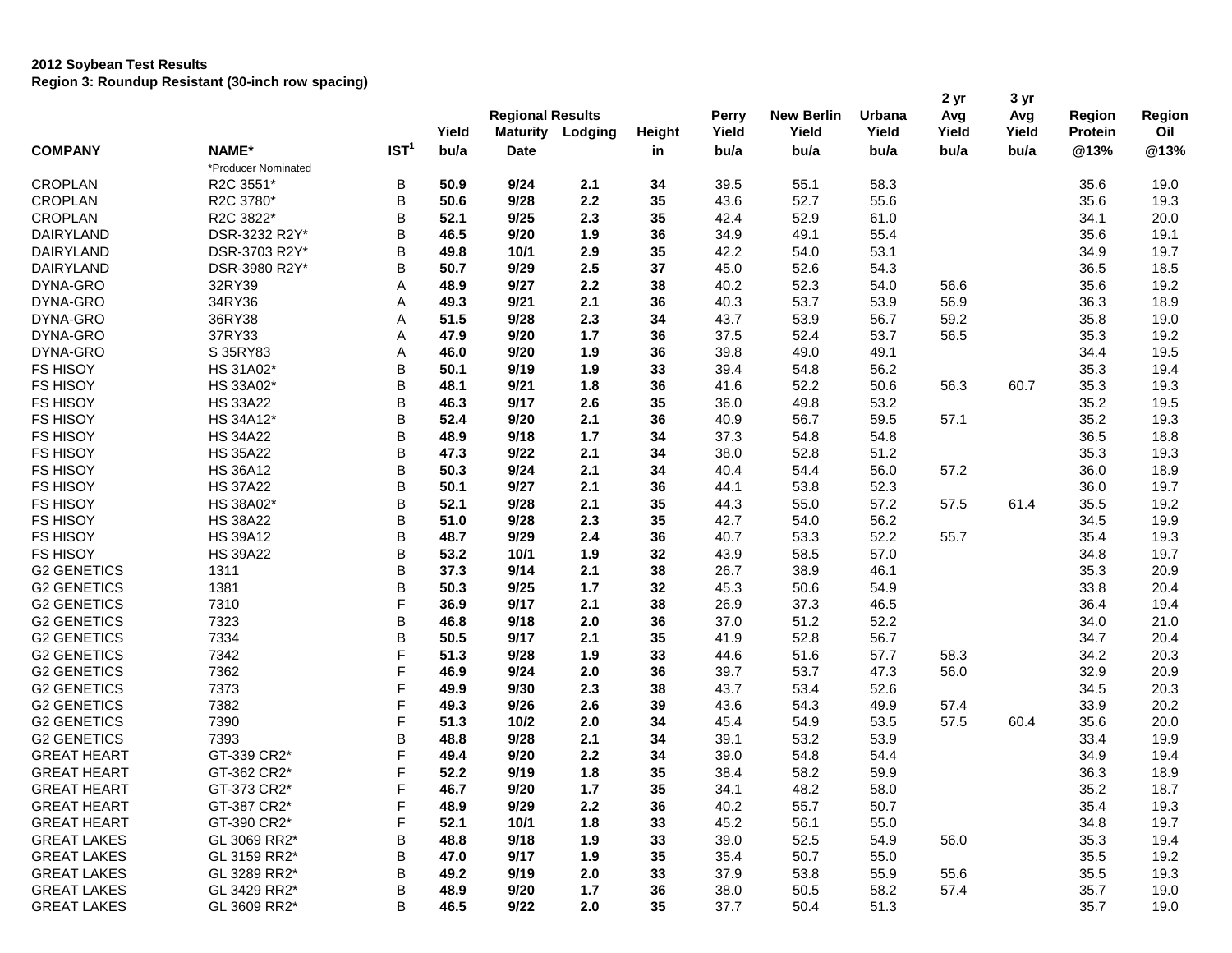| Yield<br><b>Maturity</b><br>Yield<br>Yield<br>Yield<br><b>Protein</b><br>Oil<br>Lodging<br>Height<br>IST <sup>1</sup><br><b>COMPANY</b><br>NAME*<br>bu/a<br>@13%<br>@13%<br><b>Date</b><br>bu/a<br>bu/a<br>bu/a<br>bu/a<br>bu/a<br>in<br>*Producer Nominated<br>GL 3729 RR2*<br>В<br>53.5<br>9/25<br>35<br>41.8<br>62.3<br>2.0<br>56.3<br>34.2<br>20.4<br>В<br>2.2<br>GL 3879 RR2*<br>53.3<br>9/28<br>34<br>41.6<br>57.3<br>61.0<br>59.0<br>35.4<br>19.4<br>В<br>37<br>GV 363<br>50.6<br>9/23<br>2.0<br>42.3<br>53.1<br>56.3<br>35.5<br>19.2<br>В<br><b>GREEN VALLEY SEED</b><br>GV 383<br>52.9<br>9/29<br>47.0<br>56.9<br>54.8<br>19.4<br>2.2<br>36<br>35.4<br>В<br>GV 393<br>48.3<br>9/26<br>2.0<br>40.4<br>50.7<br>53.9<br>18.8<br><b>GREEN VALLEY SEED</b><br>33<br>35.3<br>EXP 3512*<br>Α<br>48.3<br>1.8<br>32<br>37.6<br>48.5<br>58.8<br>19.0<br>9/21<br>35.1<br>H 34-12 R2<br>Α<br>48.8<br>9/20<br>1.8<br>36<br>36.9<br>53.6<br>55.8<br>56.0<br>35.4<br>19.3<br>35<br>H 36-12 R2<br>Α<br>48.1<br>9/23<br>1.9<br>38.3<br>53.0<br>53.2<br>55.4<br>36.0<br>18.8<br>H 37-10 R2*<br>Α<br>51.7<br>9/28<br>2.6<br>41.3<br>60.4<br>19.0<br>41<br>53.5<br>57.1<br>60.3<br>36.2<br>U<br>9/28<br>2.2<br>44.7<br>56.5<br>56.5<br>58.3<br>36.1<br>19.1<br>H 38-10 R2*<br>52.6<br>34<br>В<br><b>KRUGER</b><br>1.9<br>32<br>37.0<br>48.5<br>58.2<br>59.9<br>35.4<br>19.3<br>K2-3103<br>47.9<br>9/20<br>55.9<br>В<br>K2-3104<br>50.7<br>9/19<br>1.8<br>33<br>40.3<br>51.5<br>60.3<br>36.0<br>19.2<br><b>KRUGER</b><br>B<br>K2-3203<br>47.2<br>9/18<br>2.4<br>36<br>38.3<br>53.0<br>50.3<br>35.4<br>19.5<br><b>KRUGER</b><br>В<br>K2-3402<br>46.7<br>1.7<br>37.7<br>52.1<br>50.4<br>35.0<br>19.4<br>9/21<br>36<br>54.9<br>60.3<br>В<br><b>KRUGER</b><br>K2-3701<br>35<br>41.6<br>50.0<br>53.1<br>56.0<br>18.8<br>48.2<br>9/24<br>2.1<br>36.0<br>В<br><b>KRUGER</b><br>K2-3802<br>52.3<br>9/29<br>2.1<br>33<br>44.2<br>56.5<br>56.1<br>19.4<br>60.0<br>62.4<br>35.3<br>В<br><b>KRUGER</b><br>K2-3803<br>43.5<br>9/23<br>1.8<br>34<br>35.0<br>43.9<br>51.5<br>35.6<br>18.4<br><b>KRUGER</b><br>В<br>K2-3804<br>49.6<br>9/26<br>2.1<br>38<br>39.4<br>53.3<br>56.2<br>35.9<br>19.0<br><b>KRUGER</b><br>В<br>K2-3902<br>52.4<br>9/25<br>2.4<br>37<br>44.4<br>53.3<br>59.6<br>34.2<br>20.3<br>57.4<br>61.3<br>LEWIS<br>351 R2<br>Α<br>1.8<br>36.1<br>51.8<br>54.2<br>56.4<br>60.4<br>35.1<br>19.4<br>47.4<br>9/21<br>36<br>LEWIS<br>381 R2<br>Α<br>50.5<br>2.2<br>42.9<br>50.1<br>19.3<br>9/29<br>34<br>58.4<br>57.5<br>60.4<br>35.5<br>LEWIS<br>383 R2<br>A<br>48.3<br>9/20<br>$1.7$<br>34<br>39.4<br>51.1<br>54.3<br>35.1<br>18.9<br>LEWIS<br>392 R2<br>35<br>Α<br>52.8<br>9/28<br>2.1<br>43.7<br>55.4<br>59.3<br>57.7<br>18.8<br>35.6<br>LG SEEDS<br>C 3466 R2*<br>Α<br>47.5<br>$1.7$<br>35<br>36.1<br>59.7<br>18.9<br>9/21<br>46.8<br>36.1<br>LG SEEDS<br>C 3770 R2*<br>53.8<br>9/26<br>2.2<br>47.5<br>58.0<br>19.7<br>Α<br>36<br>55.7<br>34.9<br>LG SEEDS<br>Α<br>51.9<br>1.8<br>36<br>42.7<br>53.5<br>59.5<br>20.5<br>C 3989 R2*<br>9/24<br>34.0<br>В<br><b>MARTIN</b><br>M 132 NR2Y<br>47.9<br>9/19<br>2.0<br>35<br>38.5<br>54.4<br>50.9<br>55.9<br>59.2<br>18.9<br>35.8<br><b>MARTIN</b><br>U<br>2.5<br>32.2<br>M 134 NR2Y*<br>41.1<br>9/24<br>39<br>43.0<br>48.0<br>49.8<br>35.2<br>18.9<br><b>MARTIN</b><br>В<br><b>M 30 NR2Y</b><br>9/16<br>1.8<br>36.7<br>47.5<br>50.0<br>35.2<br>19.9<br>44.7<br>32<br>В<br><b>MARTIN</b><br>47.3<br>2.7<br>35<br>40.9<br>49.0<br>51.9<br>55.3<br>35.3<br>19.5<br><b>M 36 NR2Y</b><br>9/28<br>U<br><b>MARTIN</b><br>49.2<br>2.0<br>35<br>44.8<br>52.2<br>50.6<br>20.3<br><b>M 38 NRR</b><br>9/24<br>56.5<br>34.1<br>U<br><b>MARTIN</b><br>M 435 NRR*<br>39.8<br>9/30<br>3.1<br>39<br>34.8<br>40.0<br>44.7<br>37.4<br>17.7<br><b>MERSCHMAN</b><br>ARTHUR 1331RR2Y<br>49.6<br>9/19<br>1.8<br>33<br>39.3<br>55.1<br>36.2<br>19.0<br>A<br>54.3<br><b>MERSCHMAN</b><br>COOLIDGE 1234RR2Y<br>47.7<br>37.2<br>19.0<br>Α<br>9/20<br>2.0<br>37<br>52.4<br>53.4<br>56.1<br>35.5<br><b>MERSCHMAN</b><br>52.6<br>9/27<br>2.2<br>43.2<br>57.1<br>GARFIELD 1337RR2Y<br>39<br>57.5<br>35.6<br>19.9<br>Α<br>HOOVER 1333RR2Y<br>47.3<br>9/20<br>2.5<br>37.7<br>52.6<br>19.6<br><b>MERSCHMAN</b><br>Α<br>37<br>51.6<br>35.2<br>MERSCHMAN<br>KENNEDY 1036RR2Y<br>49.4<br>9/22<br>$2.2\,$<br>37<br>38.0<br>54.2<br>55.8<br>56.8<br>36.3<br>18.7<br>Α<br>60.9<br><b>MERSCHMAN</b><br>WASHINGTON 1336RR2Y<br>35<br>49.0<br>9/24<br>2.2<br>38.9<br>51.9<br>56.3<br>35.7<br>19.1<br>A<br><b>MUNSON</b><br>В<br>1.9<br>34.6<br>52.2<br>34.8<br>20.0<br>8303 R2Y<br>45.7<br>9/18<br>34<br>50.4<br>B<br><b>MUNSON</b><br>33.3<br>51.3<br>8323 R2Y<br>44.9<br>9/21<br>2.2<br>50.2<br>35.3<br>19.7<br>33 |                          |         |   |      | <b>Regional Results</b> |     |    | Perry | <b>New Berlin</b> | Urbana | 2 yr<br>Avg | 3 yr<br>Avg | <b>Region</b> | Region |
|----------------------------------------------------------------------------------------------------------------------------------------------------------------------------------------------------------------------------------------------------------------------------------------------------------------------------------------------------------------------------------------------------------------------------------------------------------------------------------------------------------------------------------------------------------------------------------------------------------------------------------------------------------------------------------------------------------------------------------------------------------------------------------------------------------------------------------------------------------------------------------------------------------------------------------------------------------------------------------------------------------------------------------------------------------------------------------------------------------------------------------------------------------------------------------------------------------------------------------------------------------------------------------------------------------------------------------------------------------------------------------------------------------------------------------------------------------------------------------------------------------------------------------------------------------------------------------------------------------------------------------------------------------------------------------------------------------------------------------------------------------------------------------------------------------------------------------------------------------------------------------------------------------------------------------------------------------------------------------------------------------------------------------------------------------------------------------------------------------------------------------------------------------------------------------------------------------------------------------------------------------------------------------------------------------------------------------------------------------------------------------------------------------------------------------------------------------------------------------------------------------------------------------------------------------------------------------------------------------------------------------------------------------------------------------------------------------------------------------------------------------------------------------------------------------------------------------------------------------------------------------------------------------------------------------------------------------------------------------------------------------------------------------------------------------------------------------------------------------------------------------------------------------------------------------------------------------------------------------------------------------------------------------------------------------------------------------------------------------------------------------------------------------------------------------------------------------------------------------------------------------------------------------------------------------------------------------------------------------------------------------------------------------------------------------------------------------------------------------------------------------------------------------------------------------------------------------------------------------------------------------------------------------------------------------------------------------------------------------------------------------------------------------------------------------------------------------------------------------------------------------------------------------------------------------------------------------------------------------------------------------------------------------------------------------------------------------------------------------------------------------------------------------------------------------------------------------------------------------------------------------------------------------------------------------------------------------------------------------------------------------------------------------------------------------------------------------|--------------------------|---------|---|------|-------------------------|-----|----|-------|-------------------|--------|-------------|-------------|---------------|--------|
|                                                                                                                                                                                                                                                                                                                                                                                                                                                                                                                                                                                                                                                                                                                                                                                                                                                                                                                                                                                                                                                                                                                                                                                                                                                                                                                                                                                                                                                                                                                                                                                                                                                                                                                                                                                                                                                                                                                                                                                                                                                                                                                                                                                                                                                                                                                                                                                                                                                                                                                                                                                                                                                                                                                                                                                                                                                                                                                                                                                                                                                                                                                                                                                                                                                                                                                                                                                                                                                                                                                                                                                                                                                                                                                                                                                                                                                                                                                                                                                                                                                                                                                                                                                                                                                                                                                                                                                                                                                                                                                                                                                                                                                                                                          |                          |         |   |      |                         |     |    |       | Yield             | Yield  |             |             |               |        |
|                                                                                                                                                                                                                                                                                                                                                                                                                                                                                                                                                                                                                                                                                                                                                                                                                                                                                                                                                                                                                                                                                                                                                                                                                                                                                                                                                                                                                                                                                                                                                                                                                                                                                                                                                                                                                                                                                                                                                                                                                                                                                                                                                                                                                                                                                                                                                                                                                                                                                                                                                                                                                                                                                                                                                                                                                                                                                                                                                                                                                                                                                                                                                                                                                                                                                                                                                                                                                                                                                                                                                                                                                                                                                                                                                                                                                                                                                                                                                                                                                                                                                                                                                                                                                                                                                                                                                                                                                                                                                                                                                                                                                                                                                                          |                          |         |   |      |                         |     |    |       |                   |        |             |             |               |        |
|                                                                                                                                                                                                                                                                                                                                                                                                                                                                                                                                                                                                                                                                                                                                                                                                                                                                                                                                                                                                                                                                                                                                                                                                                                                                                                                                                                                                                                                                                                                                                                                                                                                                                                                                                                                                                                                                                                                                                                                                                                                                                                                                                                                                                                                                                                                                                                                                                                                                                                                                                                                                                                                                                                                                                                                                                                                                                                                                                                                                                                                                                                                                                                                                                                                                                                                                                                                                                                                                                                                                                                                                                                                                                                                                                                                                                                                                                                                                                                                                                                                                                                                                                                                                                                                                                                                                                                                                                                                                                                                                                                                                                                                                                                          |                          |         |   |      |                         |     |    |       |                   |        |             |             |               |        |
|                                                                                                                                                                                                                                                                                                                                                                                                                                                                                                                                                                                                                                                                                                                                                                                                                                                                                                                                                                                                                                                                                                                                                                                                                                                                                                                                                                                                                                                                                                                                                                                                                                                                                                                                                                                                                                                                                                                                                                                                                                                                                                                                                                                                                                                                                                                                                                                                                                                                                                                                                                                                                                                                                                                                                                                                                                                                                                                                                                                                                                                                                                                                                                                                                                                                                                                                                                                                                                                                                                                                                                                                                                                                                                                                                                                                                                                                                                                                                                                                                                                                                                                                                                                                                                                                                                                                                                                                                                                                                                                                                                                                                                                                                                          | <b>GREAT LAKES</b>       |         |   |      |                         |     |    |       |                   |        |             |             |               |        |
|                                                                                                                                                                                                                                                                                                                                                                                                                                                                                                                                                                                                                                                                                                                                                                                                                                                                                                                                                                                                                                                                                                                                                                                                                                                                                                                                                                                                                                                                                                                                                                                                                                                                                                                                                                                                                                                                                                                                                                                                                                                                                                                                                                                                                                                                                                                                                                                                                                                                                                                                                                                                                                                                                                                                                                                                                                                                                                                                                                                                                                                                                                                                                                                                                                                                                                                                                                                                                                                                                                                                                                                                                                                                                                                                                                                                                                                                                                                                                                                                                                                                                                                                                                                                                                                                                                                                                                                                                                                                                                                                                                                                                                                                                                          | <b>GREAT LAKES</b>       |         |   |      |                         |     |    |       |                   |        |             |             |               |        |
|                                                                                                                                                                                                                                                                                                                                                                                                                                                                                                                                                                                                                                                                                                                                                                                                                                                                                                                                                                                                                                                                                                                                                                                                                                                                                                                                                                                                                                                                                                                                                                                                                                                                                                                                                                                                                                                                                                                                                                                                                                                                                                                                                                                                                                                                                                                                                                                                                                                                                                                                                                                                                                                                                                                                                                                                                                                                                                                                                                                                                                                                                                                                                                                                                                                                                                                                                                                                                                                                                                                                                                                                                                                                                                                                                                                                                                                                                                                                                                                                                                                                                                                                                                                                                                                                                                                                                                                                                                                                                                                                                                                                                                                                                                          | <b>GREEN VALLEY SEED</b> |         |   |      |                         |     |    |       |                   |        |             |             |               |        |
|                                                                                                                                                                                                                                                                                                                                                                                                                                                                                                                                                                                                                                                                                                                                                                                                                                                                                                                                                                                                                                                                                                                                                                                                                                                                                                                                                                                                                                                                                                                                                                                                                                                                                                                                                                                                                                                                                                                                                                                                                                                                                                                                                                                                                                                                                                                                                                                                                                                                                                                                                                                                                                                                                                                                                                                                                                                                                                                                                                                                                                                                                                                                                                                                                                                                                                                                                                                                                                                                                                                                                                                                                                                                                                                                                                                                                                                                                                                                                                                                                                                                                                                                                                                                                                                                                                                                                                                                                                                                                                                                                                                                                                                                                                          |                          |         |   |      |                         |     |    |       |                   |        |             |             |               |        |
|                                                                                                                                                                                                                                                                                                                                                                                                                                                                                                                                                                                                                                                                                                                                                                                                                                                                                                                                                                                                                                                                                                                                                                                                                                                                                                                                                                                                                                                                                                                                                                                                                                                                                                                                                                                                                                                                                                                                                                                                                                                                                                                                                                                                                                                                                                                                                                                                                                                                                                                                                                                                                                                                                                                                                                                                                                                                                                                                                                                                                                                                                                                                                                                                                                                                                                                                                                                                                                                                                                                                                                                                                                                                                                                                                                                                                                                                                                                                                                                                                                                                                                                                                                                                                                                                                                                                                                                                                                                                                                                                                                                                                                                                                                          |                          |         |   |      |                         |     |    |       |                   |        |             |             |               |        |
|                                                                                                                                                                                                                                                                                                                                                                                                                                                                                                                                                                                                                                                                                                                                                                                                                                                                                                                                                                                                                                                                                                                                                                                                                                                                                                                                                                                                                                                                                                                                                                                                                                                                                                                                                                                                                                                                                                                                                                                                                                                                                                                                                                                                                                                                                                                                                                                                                                                                                                                                                                                                                                                                                                                                                                                                                                                                                                                                                                                                                                                                                                                                                                                                                                                                                                                                                                                                                                                                                                                                                                                                                                                                                                                                                                                                                                                                                                                                                                                                                                                                                                                                                                                                                                                                                                                                                                                                                                                                                                                                                                                                                                                                                                          | <b>HUBNER</b>            |         |   |      |                         |     |    |       |                   |        |             |             |               |        |
|                                                                                                                                                                                                                                                                                                                                                                                                                                                                                                                                                                                                                                                                                                                                                                                                                                                                                                                                                                                                                                                                                                                                                                                                                                                                                                                                                                                                                                                                                                                                                                                                                                                                                                                                                                                                                                                                                                                                                                                                                                                                                                                                                                                                                                                                                                                                                                                                                                                                                                                                                                                                                                                                                                                                                                                                                                                                                                                                                                                                                                                                                                                                                                                                                                                                                                                                                                                                                                                                                                                                                                                                                                                                                                                                                                                                                                                                                                                                                                                                                                                                                                                                                                                                                                                                                                                                                                                                                                                                                                                                                                                                                                                                                                          | <b>HUBNER</b>            |         |   |      |                         |     |    |       |                   |        |             |             |               |        |
|                                                                                                                                                                                                                                                                                                                                                                                                                                                                                                                                                                                                                                                                                                                                                                                                                                                                                                                                                                                                                                                                                                                                                                                                                                                                                                                                                                                                                                                                                                                                                                                                                                                                                                                                                                                                                                                                                                                                                                                                                                                                                                                                                                                                                                                                                                                                                                                                                                                                                                                                                                                                                                                                                                                                                                                                                                                                                                                                                                                                                                                                                                                                                                                                                                                                                                                                                                                                                                                                                                                                                                                                                                                                                                                                                                                                                                                                                                                                                                                                                                                                                                                                                                                                                                                                                                                                                                                                                                                                                                                                                                                                                                                                                                          | <b>HUBNER</b>            |         |   |      |                         |     |    |       |                   |        |             |             |               |        |
|                                                                                                                                                                                                                                                                                                                                                                                                                                                                                                                                                                                                                                                                                                                                                                                                                                                                                                                                                                                                                                                                                                                                                                                                                                                                                                                                                                                                                                                                                                                                                                                                                                                                                                                                                                                                                                                                                                                                                                                                                                                                                                                                                                                                                                                                                                                                                                                                                                                                                                                                                                                                                                                                                                                                                                                                                                                                                                                                                                                                                                                                                                                                                                                                                                                                                                                                                                                                                                                                                                                                                                                                                                                                                                                                                                                                                                                                                                                                                                                                                                                                                                                                                                                                                                                                                                                                                                                                                                                                                                                                                                                                                                                                                                          | <b>HUBNER</b>            |         |   |      |                         |     |    |       |                   |        |             |             |               |        |
|                                                                                                                                                                                                                                                                                                                                                                                                                                                                                                                                                                                                                                                                                                                                                                                                                                                                                                                                                                                                                                                                                                                                                                                                                                                                                                                                                                                                                                                                                                                                                                                                                                                                                                                                                                                                                                                                                                                                                                                                                                                                                                                                                                                                                                                                                                                                                                                                                                                                                                                                                                                                                                                                                                                                                                                                                                                                                                                                                                                                                                                                                                                                                                                                                                                                                                                                                                                                                                                                                                                                                                                                                                                                                                                                                                                                                                                                                                                                                                                                                                                                                                                                                                                                                                                                                                                                                                                                                                                                                                                                                                                                                                                                                                          | <b>HUBNER</b>            |         |   |      |                         |     |    |       |                   |        |             |             |               |        |
|                                                                                                                                                                                                                                                                                                                                                                                                                                                                                                                                                                                                                                                                                                                                                                                                                                                                                                                                                                                                                                                                                                                                                                                                                                                                                                                                                                                                                                                                                                                                                                                                                                                                                                                                                                                                                                                                                                                                                                                                                                                                                                                                                                                                                                                                                                                                                                                                                                                                                                                                                                                                                                                                                                                                                                                                                                                                                                                                                                                                                                                                                                                                                                                                                                                                                                                                                                                                                                                                                                                                                                                                                                                                                                                                                                                                                                                                                                                                                                                                                                                                                                                                                                                                                                                                                                                                                                                                                                                                                                                                                                                                                                                                                                          |                          |         |   |      |                         |     |    |       |                   |        |             |             |               |        |
|                                                                                                                                                                                                                                                                                                                                                                                                                                                                                                                                                                                                                                                                                                                                                                                                                                                                                                                                                                                                                                                                                                                                                                                                                                                                                                                                                                                                                                                                                                                                                                                                                                                                                                                                                                                                                                                                                                                                                                                                                                                                                                                                                                                                                                                                                                                                                                                                                                                                                                                                                                                                                                                                                                                                                                                                                                                                                                                                                                                                                                                                                                                                                                                                                                                                                                                                                                                                                                                                                                                                                                                                                                                                                                                                                                                                                                                                                                                                                                                                                                                                                                                                                                                                                                                                                                                                                                                                                                                                                                                                                                                                                                                                                                          | <b>KRUGER</b>            |         |   |      |                         |     |    |       |                   |        |             |             |               |        |
|                                                                                                                                                                                                                                                                                                                                                                                                                                                                                                                                                                                                                                                                                                                                                                                                                                                                                                                                                                                                                                                                                                                                                                                                                                                                                                                                                                                                                                                                                                                                                                                                                                                                                                                                                                                                                                                                                                                                                                                                                                                                                                                                                                                                                                                                                                                                                                                                                                                                                                                                                                                                                                                                                                                                                                                                                                                                                                                                                                                                                                                                                                                                                                                                                                                                                                                                                                                                                                                                                                                                                                                                                                                                                                                                                                                                                                                                                                                                                                                                                                                                                                                                                                                                                                                                                                                                                                                                                                                                                                                                                                                                                                                                                                          |                          |         |   |      |                         |     |    |       |                   |        |             |             |               |        |
|                                                                                                                                                                                                                                                                                                                                                                                                                                                                                                                                                                                                                                                                                                                                                                                                                                                                                                                                                                                                                                                                                                                                                                                                                                                                                                                                                                                                                                                                                                                                                                                                                                                                                                                                                                                                                                                                                                                                                                                                                                                                                                                                                                                                                                                                                                                                                                                                                                                                                                                                                                                                                                                                                                                                                                                                                                                                                                                                                                                                                                                                                                                                                                                                                                                                                                                                                                                                                                                                                                                                                                                                                                                                                                                                                                                                                                                                                                                                                                                                                                                                                                                                                                                                                                                                                                                                                                                                                                                                                                                                                                                                                                                                                                          |                          |         |   |      |                         |     |    |       |                   |        |             |             |               |        |
|                                                                                                                                                                                                                                                                                                                                                                                                                                                                                                                                                                                                                                                                                                                                                                                                                                                                                                                                                                                                                                                                                                                                                                                                                                                                                                                                                                                                                                                                                                                                                                                                                                                                                                                                                                                                                                                                                                                                                                                                                                                                                                                                                                                                                                                                                                                                                                                                                                                                                                                                                                                                                                                                                                                                                                                                                                                                                                                                                                                                                                                                                                                                                                                                                                                                                                                                                                                                                                                                                                                                                                                                                                                                                                                                                                                                                                                                                                                                                                                                                                                                                                                                                                                                                                                                                                                                                                                                                                                                                                                                                                                                                                                                                                          |                          |         |   |      |                         |     |    |       |                   |        |             |             |               |        |
|                                                                                                                                                                                                                                                                                                                                                                                                                                                                                                                                                                                                                                                                                                                                                                                                                                                                                                                                                                                                                                                                                                                                                                                                                                                                                                                                                                                                                                                                                                                                                                                                                                                                                                                                                                                                                                                                                                                                                                                                                                                                                                                                                                                                                                                                                                                                                                                                                                                                                                                                                                                                                                                                                                                                                                                                                                                                                                                                                                                                                                                                                                                                                                                                                                                                                                                                                                                                                                                                                                                                                                                                                                                                                                                                                                                                                                                                                                                                                                                                                                                                                                                                                                                                                                                                                                                                                                                                                                                                                                                                                                                                                                                                                                          |                          |         |   |      |                         |     |    |       |                   |        |             |             |               |        |
|                                                                                                                                                                                                                                                                                                                                                                                                                                                                                                                                                                                                                                                                                                                                                                                                                                                                                                                                                                                                                                                                                                                                                                                                                                                                                                                                                                                                                                                                                                                                                                                                                                                                                                                                                                                                                                                                                                                                                                                                                                                                                                                                                                                                                                                                                                                                                                                                                                                                                                                                                                                                                                                                                                                                                                                                                                                                                                                                                                                                                                                                                                                                                                                                                                                                                                                                                                                                                                                                                                                                                                                                                                                                                                                                                                                                                                                                                                                                                                                                                                                                                                                                                                                                                                                                                                                                                                                                                                                                                                                                                                                                                                                                                                          |                          |         |   |      |                         |     |    |       |                   |        |             |             |               |        |
|                                                                                                                                                                                                                                                                                                                                                                                                                                                                                                                                                                                                                                                                                                                                                                                                                                                                                                                                                                                                                                                                                                                                                                                                                                                                                                                                                                                                                                                                                                                                                                                                                                                                                                                                                                                                                                                                                                                                                                                                                                                                                                                                                                                                                                                                                                                                                                                                                                                                                                                                                                                                                                                                                                                                                                                                                                                                                                                                                                                                                                                                                                                                                                                                                                                                                                                                                                                                                                                                                                                                                                                                                                                                                                                                                                                                                                                                                                                                                                                                                                                                                                                                                                                                                                                                                                                                                                                                                                                                                                                                                                                                                                                                                                          |                          |         |   |      |                         |     |    |       |                   |        |             |             |               |        |
|                                                                                                                                                                                                                                                                                                                                                                                                                                                                                                                                                                                                                                                                                                                                                                                                                                                                                                                                                                                                                                                                                                                                                                                                                                                                                                                                                                                                                                                                                                                                                                                                                                                                                                                                                                                                                                                                                                                                                                                                                                                                                                                                                                                                                                                                                                                                                                                                                                                                                                                                                                                                                                                                                                                                                                                                                                                                                                                                                                                                                                                                                                                                                                                                                                                                                                                                                                                                                                                                                                                                                                                                                                                                                                                                                                                                                                                                                                                                                                                                                                                                                                                                                                                                                                                                                                                                                                                                                                                                                                                                                                                                                                                                                                          |                          |         |   |      |                         |     |    |       |                   |        |             |             |               |        |
|                                                                                                                                                                                                                                                                                                                                                                                                                                                                                                                                                                                                                                                                                                                                                                                                                                                                                                                                                                                                                                                                                                                                                                                                                                                                                                                                                                                                                                                                                                                                                                                                                                                                                                                                                                                                                                                                                                                                                                                                                                                                                                                                                                                                                                                                                                                                                                                                                                                                                                                                                                                                                                                                                                                                                                                                                                                                                                                                                                                                                                                                                                                                                                                                                                                                                                                                                                                                                                                                                                                                                                                                                                                                                                                                                                                                                                                                                                                                                                                                                                                                                                                                                                                                                                                                                                                                                                                                                                                                                                                                                                                                                                                                                                          |                          |         |   |      |                         |     |    |       |                   |        |             |             |               |        |
|                                                                                                                                                                                                                                                                                                                                                                                                                                                                                                                                                                                                                                                                                                                                                                                                                                                                                                                                                                                                                                                                                                                                                                                                                                                                                                                                                                                                                                                                                                                                                                                                                                                                                                                                                                                                                                                                                                                                                                                                                                                                                                                                                                                                                                                                                                                                                                                                                                                                                                                                                                                                                                                                                                                                                                                                                                                                                                                                                                                                                                                                                                                                                                                                                                                                                                                                                                                                                                                                                                                                                                                                                                                                                                                                                                                                                                                                                                                                                                                                                                                                                                                                                                                                                                                                                                                                                                                                                                                                                                                                                                                                                                                                                                          |                          |         |   |      |                         |     |    |       |                   |        |             |             |               |        |
|                                                                                                                                                                                                                                                                                                                                                                                                                                                                                                                                                                                                                                                                                                                                                                                                                                                                                                                                                                                                                                                                                                                                                                                                                                                                                                                                                                                                                                                                                                                                                                                                                                                                                                                                                                                                                                                                                                                                                                                                                                                                                                                                                                                                                                                                                                                                                                                                                                                                                                                                                                                                                                                                                                                                                                                                                                                                                                                                                                                                                                                                                                                                                                                                                                                                                                                                                                                                                                                                                                                                                                                                                                                                                                                                                                                                                                                                                                                                                                                                                                                                                                                                                                                                                                                                                                                                                                                                                                                                                                                                                                                                                                                                                                          |                          |         |   |      |                         |     |    |       |                   |        |             |             |               |        |
|                                                                                                                                                                                                                                                                                                                                                                                                                                                                                                                                                                                                                                                                                                                                                                                                                                                                                                                                                                                                                                                                                                                                                                                                                                                                                                                                                                                                                                                                                                                                                                                                                                                                                                                                                                                                                                                                                                                                                                                                                                                                                                                                                                                                                                                                                                                                                                                                                                                                                                                                                                                                                                                                                                                                                                                                                                                                                                                                                                                                                                                                                                                                                                                                                                                                                                                                                                                                                                                                                                                                                                                                                                                                                                                                                                                                                                                                                                                                                                                                                                                                                                                                                                                                                                                                                                                                                                                                                                                                                                                                                                                                                                                                                                          |                          |         |   |      |                         |     |    |       |                   |        |             |             |               |        |
|                                                                                                                                                                                                                                                                                                                                                                                                                                                                                                                                                                                                                                                                                                                                                                                                                                                                                                                                                                                                                                                                                                                                                                                                                                                                                                                                                                                                                                                                                                                                                                                                                                                                                                                                                                                                                                                                                                                                                                                                                                                                                                                                                                                                                                                                                                                                                                                                                                                                                                                                                                                                                                                                                                                                                                                                                                                                                                                                                                                                                                                                                                                                                                                                                                                                                                                                                                                                                                                                                                                                                                                                                                                                                                                                                                                                                                                                                                                                                                                                                                                                                                                                                                                                                                                                                                                                                                                                                                                                                                                                                                                                                                                                                                          |                          |         |   |      |                         |     |    |       |                   |        |             |             |               |        |
|                                                                                                                                                                                                                                                                                                                                                                                                                                                                                                                                                                                                                                                                                                                                                                                                                                                                                                                                                                                                                                                                                                                                                                                                                                                                                                                                                                                                                                                                                                                                                                                                                                                                                                                                                                                                                                                                                                                                                                                                                                                                                                                                                                                                                                                                                                                                                                                                                                                                                                                                                                                                                                                                                                                                                                                                                                                                                                                                                                                                                                                                                                                                                                                                                                                                                                                                                                                                                                                                                                                                                                                                                                                                                                                                                                                                                                                                                                                                                                                                                                                                                                                                                                                                                                                                                                                                                                                                                                                                                                                                                                                                                                                                                                          |                          |         |   |      |                         |     |    |       |                   |        |             |             |               |        |
|                                                                                                                                                                                                                                                                                                                                                                                                                                                                                                                                                                                                                                                                                                                                                                                                                                                                                                                                                                                                                                                                                                                                                                                                                                                                                                                                                                                                                                                                                                                                                                                                                                                                                                                                                                                                                                                                                                                                                                                                                                                                                                                                                                                                                                                                                                                                                                                                                                                                                                                                                                                                                                                                                                                                                                                                                                                                                                                                                                                                                                                                                                                                                                                                                                                                                                                                                                                                                                                                                                                                                                                                                                                                                                                                                                                                                                                                                                                                                                                                                                                                                                                                                                                                                                                                                                                                                                                                                                                                                                                                                                                                                                                                                                          |                          |         |   |      |                         |     |    |       |                   |        |             |             |               |        |
|                                                                                                                                                                                                                                                                                                                                                                                                                                                                                                                                                                                                                                                                                                                                                                                                                                                                                                                                                                                                                                                                                                                                                                                                                                                                                                                                                                                                                                                                                                                                                                                                                                                                                                                                                                                                                                                                                                                                                                                                                                                                                                                                                                                                                                                                                                                                                                                                                                                                                                                                                                                                                                                                                                                                                                                                                                                                                                                                                                                                                                                                                                                                                                                                                                                                                                                                                                                                                                                                                                                                                                                                                                                                                                                                                                                                                                                                                                                                                                                                                                                                                                                                                                                                                                                                                                                                                                                                                                                                                                                                                                                                                                                                                                          |                          |         |   |      |                         |     |    |       |                   |        |             |             |               |        |
|                                                                                                                                                                                                                                                                                                                                                                                                                                                                                                                                                                                                                                                                                                                                                                                                                                                                                                                                                                                                                                                                                                                                                                                                                                                                                                                                                                                                                                                                                                                                                                                                                                                                                                                                                                                                                                                                                                                                                                                                                                                                                                                                                                                                                                                                                                                                                                                                                                                                                                                                                                                                                                                                                                                                                                                                                                                                                                                                                                                                                                                                                                                                                                                                                                                                                                                                                                                                                                                                                                                                                                                                                                                                                                                                                                                                                                                                                                                                                                                                                                                                                                                                                                                                                                                                                                                                                                                                                                                                                                                                                                                                                                                                                                          |                          |         |   |      |                         |     |    |       |                   |        |             |             |               |        |
|                                                                                                                                                                                                                                                                                                                                                                                                                                                                                                                                                                                                                                                                                                                                                                                                                                                                                                                                                                                                                                                                                                                                                                                                                                                                                                                                                                                                                                                                                                                                                                                                                                                                                                                                                                                                                                                                                                                                                                                                                                                                                                                                                                                                                                                                                                                                                                                                                                                                                                                                                                                                                                                                                                                                                                                                                                                                                                                                                                                                                                                                                                                                                                                                                                                                                                                                                                                                                                                                                                                                                                                                                                                                                                                                                                                                                                                                                                                                                                                                                                                                                                                                                                                                                                                                                                                                                                                                                                                                                                                                                                                                                                                                                                          |                          |         |   |      |                         |     |    |       |                   |        |             |             |               |        |
|                                                                                                                                                                                                                                                                                                                                                                                                                                                                                                                                                                                                                                                                                                                                                                                                                                                                                                                                                                                                                                                                                                                                                                                                                                                                                                                                                                                                                                                                                                                                                                                                                                                                                                                                                                                                                                                                                                                                                                                                                                                                                                                                                                                                                                                                                                                                                                                                                                                                                                                                                                                                                                                                                                                                                                                                                                                                                                                                                                                                                                                                                                                                                                                                                                                                                                                                                                                                                                                                                                                                                                                                                                                                                                                                                                                                                                                                                                                                                                                                                                                                                                                                                                                                                                                                                                                                                                                                                                                                                                                                                                                                                                                                                                          |                          |         |   |      |                         |     |    |       |                   |        |             |             |               |        |
|                                                                                                                                                                                                                                                                                                                                                                                                                                                                                                                                                                                                                                                                                                                                                                                                                                                                                                                                                                                                                                                                                                                                                                                                                                                                                                                                                                                                                                                                                                                                                                                                                                                                                                                                                                                                                                                                                                                                                                                                                                                                                                                                                                                                                                                                                                                                                                                                                                                                                                                                                                                                                                                                                                                                                                                                                                                                                                                                                                                                                                                                                                                                                                                                                                                                                                                                                                                                                                                                                                                                                                                                                                                                                                                                                                                                                                                                                                                                                                                                                                                                                                                                                                                                                                                                                                                                                                                                                                                                                                                                                                                                                                                                                                          |                          |         |   |      |                         |     |    |       |                   |        |             |             |               |        |
|                                                                                                                                                                                                                                                                                                                                                                                                                                                                                                                                                                                                                                                                                                                                                                                                                                                                                                                                                                                                                                                                                                                                                                                                                                                                                                                                                                                                                                                                                                                                                                                                                                                                                                                                                                                                                                                                                                                                                                                                                                                                                                                                                                                                                                                                                                                                                                                                                                                                                                                                                                                                                                                                                                                                                                                                                                                                                                                                                                                                                                                                                                                                                                                                                                                                                                                                                                                                                                                                                                                                                                                                                                                                                                                                                                                                                                                                                                                                                                                                                                                                                                                                                                                                                                                                                                                                                                                                                                                                                                                                                                                                                                                                                                          |                          |         |   |      |                         |     |    |       |                   |        |             |             |               |        |
|                                                                                                                                                                                                                                                                                                                                                                                                                                                                                                                                                                                                                                                                                                                                                                                                                                                                                                                                                                                                                                                                                                                                                                                                                                                                                                                                                                                                                                                                                                                                                                                                                                                                                                                                                                                                                                                                                                                                                                                                                                                                                                                                                                                                                                                                                                                                                                                                                                                                                                                                                                                                                                                                                                                                                                                                                                                                                                                                                                                                                                                                                                                                                                                                                                                                                                                                                                                                                                                                                                                                                                                                                                                                                                                                                                                                                                                                                                                                                                                                                                                                                                                                                                                                                                                                                                                                                                                                                                                                                                                                                                                                                                                                                                          |                          |         |   |      |                         |     |    |       |                   |        |             |             |               |        |
|                                                                                                                                                                                                                                                                                                                                                                                                                                                                                                                                                                                                                                                                                                                                                                                                                                                                                                                                                                                                                                                                                                                                                                                                                                                                                                                                                                                                                                                                                                                                                                                                                                                                                                                                                                                                                                                                                                                                                                                                                                                                                                                                                                                                                                                                                                                                                                                                                                                                                                                                                                                                                                                                                                                                                                                                                                                                                                                                                                                                                                                                                                                                                                                                                                                                                                                                                                                                                                                                                                                                                                                                                                                                                                                                                                                                                                                                                                                                                                                                                                                                                                                                                                                                                                                                                                                                                                                                                                                                                                                                                                                                                                                                                                          |                          |         |   |      |                         |     |    |       |                   |        |             |             |               |        |
|                                                                                                                                                                                                                                                                                                                                                                                                                                                                                                                                                                                                                                                                                                                                                                                                                                                                                                                                                                                                                                                                                                                                                                                                                                                                                                                                                                                                                                                                                                                                                                                                                                                                                                                                                                                                                                                                                                                                                                                                                                                                                                                                                                                                                                                                                                                                                                                                                                                                                                                                                                                                                                                                                                                                                                                                                                                                                                                                                                                                                                                                                                                                                                                                                                                                                                                                                                                                                                                                                                                                                                                                                                                                                                                                                                                                                                                                                                                                                                                                                                                                                                                                                                                                                                                                                                                                                                                                                                                                                                                                                                                                                                                                                                          |                          |         |   |      |                         |     |    |       |                   |        |             |             |               |        |
|                                                                                                                                                                                                                                                                                                                                                                                                                                                                                                                                                                                                                                                                                                                                                                                                                                                                                                                                                                                                                                                                                                                                                                                                                                                                                                                                                                                                                                                                                                                                                                                                                                                                                                                                                                                                                                                                                                                                                                                                                                                                                                                                                                                                                                                                                                                                                                                                                                                                                                                                                                                                                                                                                                                                                                                                                                                                                                                                                                                                                                                                                                                                                                                                                                                                                                                                                                                                                                                                                                                                                                                                                                                                                                                                                                                                                                                                                                                                                                                                                                                                                                                                                                                                                                                                                                                                                                                                                                                                                                                                                                                                                                                                                                          |                          |         |   |      |                         |     |    |       |                   |        |             |             |               |        |
|                                                                                                                                                                                                                                                                                                                                                                                                                                                                                                                                                                                                                                                                                                                                                                                                                                                                                                                                                                                                                                                                                                                                                                                                                                                                                                                                                                                                                                                                                                                                                                                                                                                                                                                                                                                                                                                                                                                                                                                                                                                                                                                                                                                                                                                                                                                                                                                                                                                                                                                                                                                                                                                                                                                                                                                                                                                                                                                                                                                                                                                                                                                                                                                                                                                                                                                                                                                                                                                                                                                                                                                                                                                                                                                                                                                                                                                                                                                                                                                                                                                                                                                                                                                                                                                                                                                                                                                                                                                                                                                                                                                                                                                                                                          |                          |         |   |      |                         |     |    |       |                   |        |             |             |               |        |
|                                                                                                                                                                                                                                                                                                                                                                                                                                                                                                                                                                                                                                                                                                                                                                                                                                                                                                                                                                                                                                                                                                                                                                                                                                                                                                                                                                                                                                                                                                                                                                                                                                                                                                                                                                                                                                                                                                                                                                                                                                                                                                                                                                                                                                                                                                                                                                                                                                                                                                                                                                                                                                                                                                                                                                                                                                                                                                                                                                                                                                                                                                                                                                                                                                                                                                                                                                                                                                                                                                                                                                                                                                                                                                                                                                                                                                                                                                                                                                                                                                                                                                                                                                                                                                                                                                                                                                                                                                                                                                                                                                                                                                                                                                          |                          |         |   |      |                         |     |    |       |                   |        |             |             |               |        |
|                                                                                                                                                                                                                                                                                                                                                                                                                                                                                                                                                                                                                                                                                                                                                                                                                                                                                                                                                                                                                                                                                                                                                                                                                                                                                                                                                                                                                                                                                                                                                                                                                                                                                                                                                                                                                                                                                                                                                                                                                                                                                                                                                                                                                                                                                                                                                                                                                                                                                                                                                                                                                                                                                                                                                                                                                                                                                                                                                                                                                                                                                                                                                                                                                                                                                                                                                                                                                                                                                                                                                                                                                                                                                                                                                                                                                                                                                                                                                                                                                                                                                                                                                                                                                                                                                                                                                                                                                                                                                                                                                                                                                                                                                                          |                          |         |   |      |                         |     |    |       |                   |        |             |             |               |        |
|                                                                                                                                                                                                                                                                                                                                                                                                                                                                                                                                                                                                                                                                                                                                                                                                                                                                                                                                                                                                                                                                                                                                                                                                                                                                                                                                                                                                                                                                                                                                                                                                                                                                                                                                                                                                                                                                                                                                                                                                                                                                                                                                                                                                                                                                                                                                                                                                                                                                                                                                                                                                                                                                                                                                                                                                                                                                                                                                                                                                                                                                                                                                                                                                                                                                                                                                                                                                                                                                                                                                                                                                                                                                                                                                                                                                                                                                                                                                                                                                                                                                                                                                                                                                                                                                                                                                                                                                                                                                                                                                                                                                                                                                                                          |                          |         |   |      |                         |     |    |       |                   |        |             |             |               |        |
|                                                                                                                                                                                                                                                                                                                                                                                                                                                                                                                                                                                                                                                                                                                                                                                                                                                                                                                                                                                                                                                                                                                                                                                                                                                                                                                                                                                                                                                                                                                                                                                                                                                                                                                                                                                                                                                                                                                                                                                                                                                                                                                                                                                                                                                                                                                                                                                                                                                                                                                                                                                                                                                                                                                                                                                                                                                                                                                                                                                                                                                                                                                                                                                                                                                                                                                                                                                                                                                                                                                                                                                                                                                                                                                                                                                                                                                                                                                                                                                                                                                                                                                                                                                                                                                                                                                                                                                                                                                                                                                                                                                                                                                                                                          | <b>MUNSON</b>            | 8328 RR | B | 37.2 | 9/13                    | 1.8 | 32 | 24.7  | 39.2              | 47.9   |             |             | 35.6          | 20.0   |
| B<br>8343 R2Y*<br>2.3<br>36<br>36.1<br>52.1<br>54.0<br>19.2<br>47.4<br>9/18<br>35.4                                                                                                                                                                                                                                                                                                                                                                                                                                                                                                                                                                                                                                                                                                                                                                                                                                                                                                                                                                                                                                                                                                                                                                                                                                                                                                                                                                                                                                                                                                                                                                                                                                                                                                                                                                                                                                                                                                                                                                                                                                                                                                                                                                                                                                                                                                                                                                                                                                                                                                                                                                                                                                                                                                                                                                                                                                                                                                                                                                                                                                                                                                                                                                                                                                                                                                                                                                                                                                                                                                                                                                                                                                                                                                                                                                                                                                                                                                                                                                                                                                                                                                                                                                                                                                                                                                                                                                                                                                                                                                                                                                                                                      | <b>MUNSON</b>            |         |   |      |                         |     |    |       |                   |        |             |             |               |        |
| В<br>8363 R2Y*<br>9/21<br>2.1<br>36<br>41.6<br>52.4<br>56.2<br>19.0<br>50.1<br>36.0                                                                                                                                                                                                                                                                                                                                                                                                                                                                                                                                                                                                                                                                                                                                                                                                                                                                                                                                                                                                                                                                                                                                                                                                                                                                                                                                                                                                                                                                                                                                                                                                                                                                                                                                                                                                                                                                                                                                                                                                                                                                                                                                                                                                                                                                                                                                                                                                                                                                                                                                                                                                                                                                                                                                                                                                                                                                                                                                                                                                                                                                                                                                                                                                                                                                                                                                                                                                                                                                                                                                                                                                                                                                                                                                                                                                                                                                                                                                                                                                                                                                                                                                                                                                                                                                                                                                                                                                                                                                                                                                                                                                                      | <b>MUNSON</b>            |         |   |      |                         |     |    |       |                   |        |             |             |               |        |
| 8373 R2Y*<br>B<br>47.0<br>2.2<br>35<br>41.1<br>47.1<br>52.7<br>35.4<br>19.3<br>10/1                                                                                                                                                                                                                                                                                                                                                                                                                                                                                                                                                                                                                                                                                                                                                                                                                                                                                                                                                                                                                                                                                                                                                                                                                                                                                                                                                                                                                                                                                                                                                                                                                                                                                                                                                                                                                                                                                                                                                                                                                                                                                                                                                                                                                                                                                                                                                                                                                                                                                                                                                                                                                                                                                                                                                                                                                                                                                                                                                                                                                                                                                                                                                                                                                                                                                                                                                                                                                                                                                                                                                                                                                                                                                                                                                                                                                                                                                                                                                                                                                                                                                                                                                                                                                                                                                                                                                                                                                                                                                                                                                                                                                      | <b>MUNSON</b>            |         |   |      |                         |     |    |       |                   |        |             |             |               |        |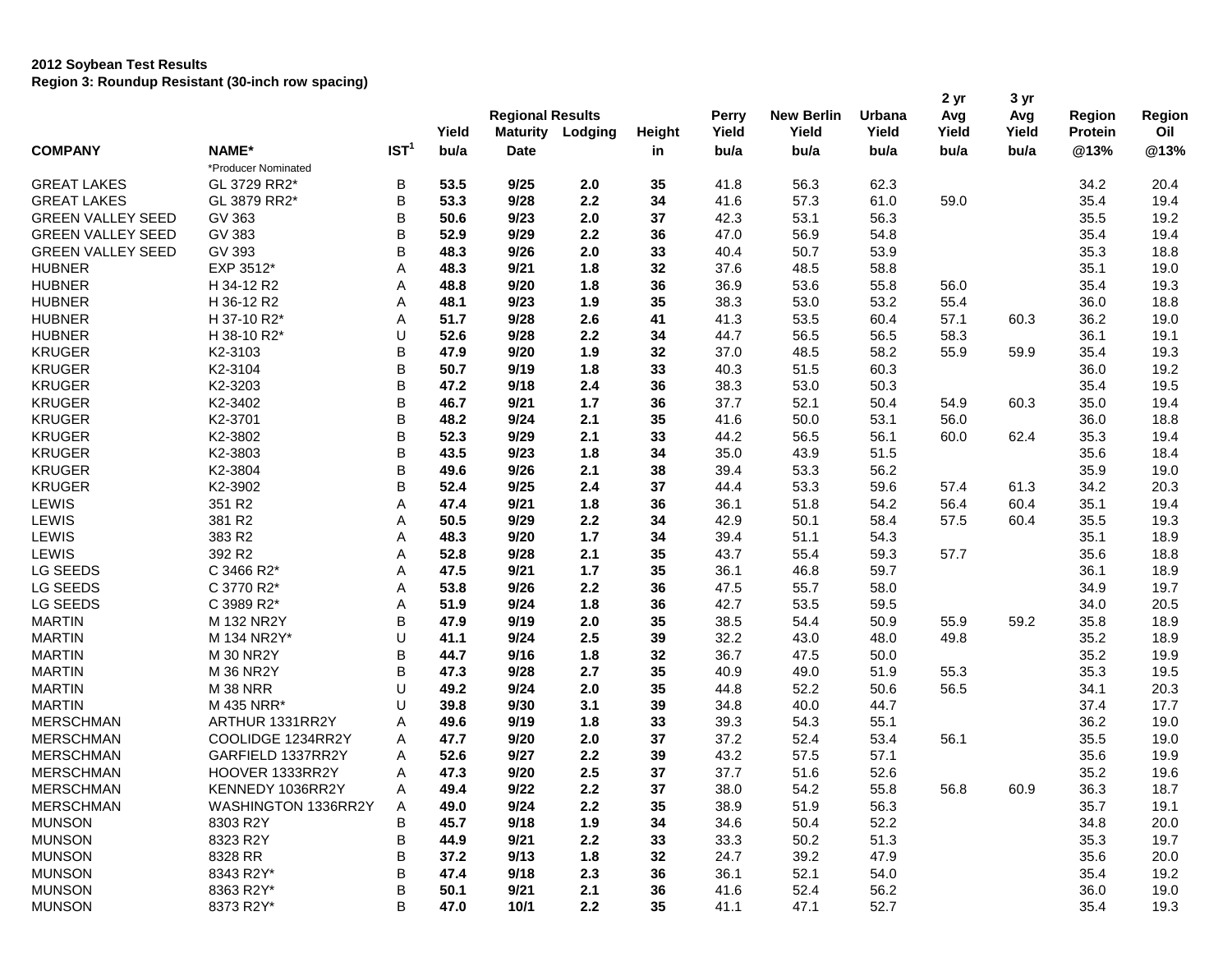|                    |                          |                  |       | <b>Regional Results</b><br><b>Maturity</b><br>Lodging |       |        | Perry        | <b>New Berlin</b> | Urbana<br>Yield | 2 yr<br>Avg | 3 yr<br>Avg<br>Yield | <b>Region</b><br><b>Protein</b> | Region<br>Oil |
|--------------------|--------------------------|------------------|-------|-------------------------------------------------------|-------|--------|--------------|-------------------|-----------------|-------------|----------------------|---------------------------------|---------------|
| <b>COMPANY</b>     |                          |                  | Yield |                                                       |       | Height | Yield        | Yield             |                 | Yield       |                      |                                 |               |
|                    | NAME*                    | IST <sup>1</sup> | bu/a  | <b>Date</b>                                           |       | in     | bu/a         | bu/a              | bu/a            | bu/a        |                      | @13%                            | @13%          |
|                    | *Producer Nominated      |                  |       |                                                       |       |        |              |                   |                 |             | bu/a                 |                                 |               |
| <b>MYCOGEN</b>     | 5N342 R2*                | В                | 48.7  | 9/21                                                  | 1.9   | 36     | 40.8         | 54.4              | 50.9            | 56.9        |                      | 35.5                            | 19.2          |
| <b>MYCOGEN</b>     | 5N360 R2*                | В                | 50.6  | 9/23                                                  | 2.1   | 35     | 40.8         | 56.2              | 54.8            | 56.9        |                      | 35.9                            | 18.9          |
| <b>NK</b>          | S 34-N3*                 | B                | 48.4  | 9/20                                                  | 1.9   | 36     | 39.9         | 53.0              | 52.3            | 56.9        |                      | 35.4                            | 19.1          |
| <b>NK</b>          | S 37-B1*                 | В                | 49.6  | 10/2                                                  | 2.4   | 34     | 44.0         | 52.7              | 52.2            |             |                      | 35.0                            | 19.6          |
| <b>NK</b>          | S 39-U2*                 | В                | 53.3  | 9/28                                                  | 2.4   | 34     | 42.7         | 58.6              | 58.5            |             |                      | 34.1                            | 20.1          |
| <b>PFISTER</b>     | 34R20*                   | B                | 49.7  | 9/20                                                  | 1.8   | 37     | 42.5         | 52.3              | 54.4            |             |                      | 35.9                            | 19.0          |
| <b>PFISTER</b>     | 37R28*                   | B                | 50.1  | 9/29                                                  | 2.4   | 33     | 47.6         | 49.4              | 53.2            |             |                      | 35.3                            | 19.3          |
| <b>PFISTER</b>     | 38R25*                   | В                | 53.9  | 9/28                                                  | 2.3   | 36     | 44.7         | 58.8              | 58.2            |             |                      | 35.7                            | 19.2          |
| POWER PLUS         | 34B9*                    | B                | 46.3  | 9/22                                                  | 2.0   | 36     | 38.8         | 49.9              | 50.1            |             |                      | 33.9                            | 20.5          |
| POWER PLUS         | 36C0*                    | B                | 51.0  | 9/29                                                  | 2.4   | 41     | 44.5         |                   | 52.9            |             |                      |                                 | 20.2          |
| POWER PLUS         | 36J3                     | B                | 49.9  | 9/27                                                  | 2.1   | 37     |              | 55.6<br>55.3      | 52.4            |             |                      | 34.6<br>33.8                    | 20.3          |
| POWER PLUS         | 37T1                     | В                | 47.5  | 10/1                                                  | 1.8   | 32     | 41.9<br>39.9 | 55.8              | 46.9            | 54.8        | 58.4                 | 35.5                            | 20.0          |
|                    |                          | B                | 49.9  |                                                       |       |        |              |                   |                 |             |                      |                                 |               |
| POWER PLUS         | 38D2                     |                  |       | 9/28                                                  | 2.1   | 34     | 39.8         | 53.7              | 56.2            | 56.9        |                      | 34.7                            | 19.8          |
| POWER PLUS         | 39B3                     | В                | 47.7  | 9/28                                                  | 1.9   | 37     | 43.0         | 46.4              | 53.8            |             |                      | 34.3                            | 20.3          |
| PROHARVEST         | 3066 CR2Y*<br>3135 CR2Y* | B<br>B           | 46.8  | 9/16                                                  | 1.9   | 34     | 35.5         | 50.8              | 54.2            |             |                      | 36.2                            | 18.8          |
| <b>PROHARVEST</b>  | 3266 CR2Y*               |                  | 48.1  | 9/15                                                  | 1.8   | 32     | 37.4         | 51.1              | 55.6            | 54.9        |                      | 35.5                            | 19.5          |
| <b>PROHARVEST</b>  |                          | В                | 44.3  | 9/19                                                  | 2.1   | 34     | 33.5         | 49.4              | 50.1            |             |                      | 35.9                            | 19.3          |
| <b>PROHARVEST</b>  | 3329 CRR*                | В                | 47.5  | 9/22                                                  | 2.0   | 34     | 39.3         | 48.9              | 54.2            |             |                      | 34.3                            | 19.6          |
| PROHARVEST         | 3466 CR2Y*               | В                | 47.7  | 9/20                                                  | 2.1   | 34     | 41.6         | 49.4              | 52.1            |             |                      | 34.8                            | 19.2          |
| PROHARVEST         | 3735 CR2Y*               | В                | 48.8  | 9/23                                                  | 2.1   | 35     | 38.9         | 50.7              | 56.8            |             |                      | 36.6                            | 18.5          |
| PROHARVEST         | 3866 CR2Y*               | В                | 48.2  | 9/21                                                  | $1.7$ | 34     | 41.5         | 51.6              | 51.6            |             |                      | 34.8                            | 18.9          |
| <b>STEYER</b>      | 3204 R2*                 | Α                | 48.2  | 9/19                                                  | 1.8   | 35     | 37.4         | 52.7              | 54.5            | 55.1        | 58.6                 | 36.3                            | 18.5          |
| <b>STEYER</b>      | 3401 R2*                 | A                | 47.4  | 9/23                                                  | 2.0   | 35     | 39.3         | 49.0              | 54.1            | 54.3        | 57.5                 | 36.1                            | 19.2          |
| <b>STEYER</b>      | 3404 R2*                 | Α                | 51.8  | 9/21                                                  | 1.8   | 34     | 40.7         | 54.8              | 59.8            | 57.7        |                      | 35.6                            | 19.1          |
| <b>STEYER</b>      | 3501 R2*                 | Α                | 47.7  | 9/16                                                  | 1.7   | 34     | 38.4         | 50.6              | 54.1            | 55.8        | 59.1                 | 34.9                            | 18.8          |
| <b>STEYER</b>      | 3603 R2*                 | Α                | 47.9  | 9/24                                                  | 2.0   | 35     | 38.9         | 53.2              | 51.5            | 55.6        |                      | 36.0                            | 18.8          |
| <b>STEYER</b>      | 3802 R2*                 | A                | 48.7  | 9/29                                                  | 2.4   | 39     | 40.0         | 54.5              | 51.5            |             |                      | 37.3                            | 18.5          |
| <b>STEYER</b>      | 3803 R2*                 | Α                | 51.3  | 9/27                                                  | 2.1   | 35     | 42.1         | 57.0              | 54.9            | 59.1        | 61.7                 | 35.7                            | 19.2          |
| <b>STEYER</b>      | 3901 R2*                 | Α                | 47.7  | 9/29                                                  | 2.2   | 35     | 39.3         | 51.4              | 52.4            | 55.6        |                      | 35.4                            | 19.3          |
| <b>STINE</b>       | 30RD02                   | В                | 45.2  | 9/18                                                  | 1.8   | 34     | 38.5         | 51.4              | 45.6            |             |                      | 34.4                            | 19.8          |
| <b>STINE</b>       | 30RD22                   | U                | 47.1  | 9/18                                                  | 2.3   | 34     | 38.0         | 50.4              | 52.9            |             |                      | 35.9                            | 19.4          |
| <b>STINE</b>       | 33RD02                   | В                | 51.4  | 9/20                                                  | 1.9   | 34     | 40.1         | 56.5              | 57.7            |             |                      | 36.7                            | 18.6          |
| <b>STINE</b>       | 35RA02*                  | В                | 51.1  | 9/22                                                  | 2.3   | 38     | 41.5         | 55.3              | 56.4            | 58.9        | 60.2                 | 36.1                            | 18.8          |
| <b>STINE</b>       | 36RD02                   | U                | 51.0  | 10/2                                                  | 1.9   | 34     | 42.8         | 57.8              | 52.2            |             |                      | 36.1                            | 19.1          |
| <b>STINE</b>       | 37RC82*                  | B                | 48.3  | 9/26                                                  | 2.2   | 36     | 40.1         | 53.0              | 51.7            | 56.7        |                      | 35.7                            | 18.9          |
| <b>STINE</b>       | 37RD22                   | U                | 51.2  | 9/29                                                  | 2.1   | 37     | 44.0         | 57.6              | 52.1            |             |                      | 35.5                            | 19.3          |
| <b>STINE</b>       | 38RD02                   | U                | 49.6  | 9/29                                                  | 2.1   | 38     | 41.6         | 57.3              | 49.8            |             |                      | 35.4                            | 19.9          |
| STONE SEED GROUP   | 2R3303                   | В                | 47.9  | 9/21                                                  | 2.5   | 36     | 38.8         | 51.3              | 53.5            |             |                      | 35.0                            | 19.7          |
| STONE SEED GROUP   | 2R3401*                  | В                | 46.8  | 9/19                                                  | 1.6   | 36     | 38.8         | 49.9              | 51.7            | 56.3        |                      | 35.4                            | 19.2          |
| STONE SEED GROUP   | 2R3602                   | В                | 51.4  | 9/26                                                  | 1.9   | 35     | 43.0         | 55.6              | 55.6            | 58.3        |                      | 35.6                            | 18.9          |
| STONE SEED GROUP   | 2R3701*                  | В                | 50.9  | 9/30                                                  | 2.3   | 40     | 41.0         | 56.3              | 55.5            | 56.9        |                      | 36.1                            | 19.0          |
| STONE SEED GROUP   | 2R3801                   | В                | 51.6  | 9/29                                                  | 2.2   | 34     | 41.1         | 55.3              | 58.4            | 58.0        |                      | 35.6                            | 19.2          |
| STONE SEED GROUP   | 2R3803                   | В                | 48.4  | 9/21                                                  | 1.9   | 34     | 36.3         | 51.5              | 57.5            |             |                      | 35.1                            | 18.8          |
| <b>SUN PRAIRIE</b> | SP 32R21*                | Α                | 49.4  | 9/17                                                  | 1.8   | 33     | 38.9         | 50.2              | 59.2            | 57.0        |                      | 35.4                            | 19.5          |